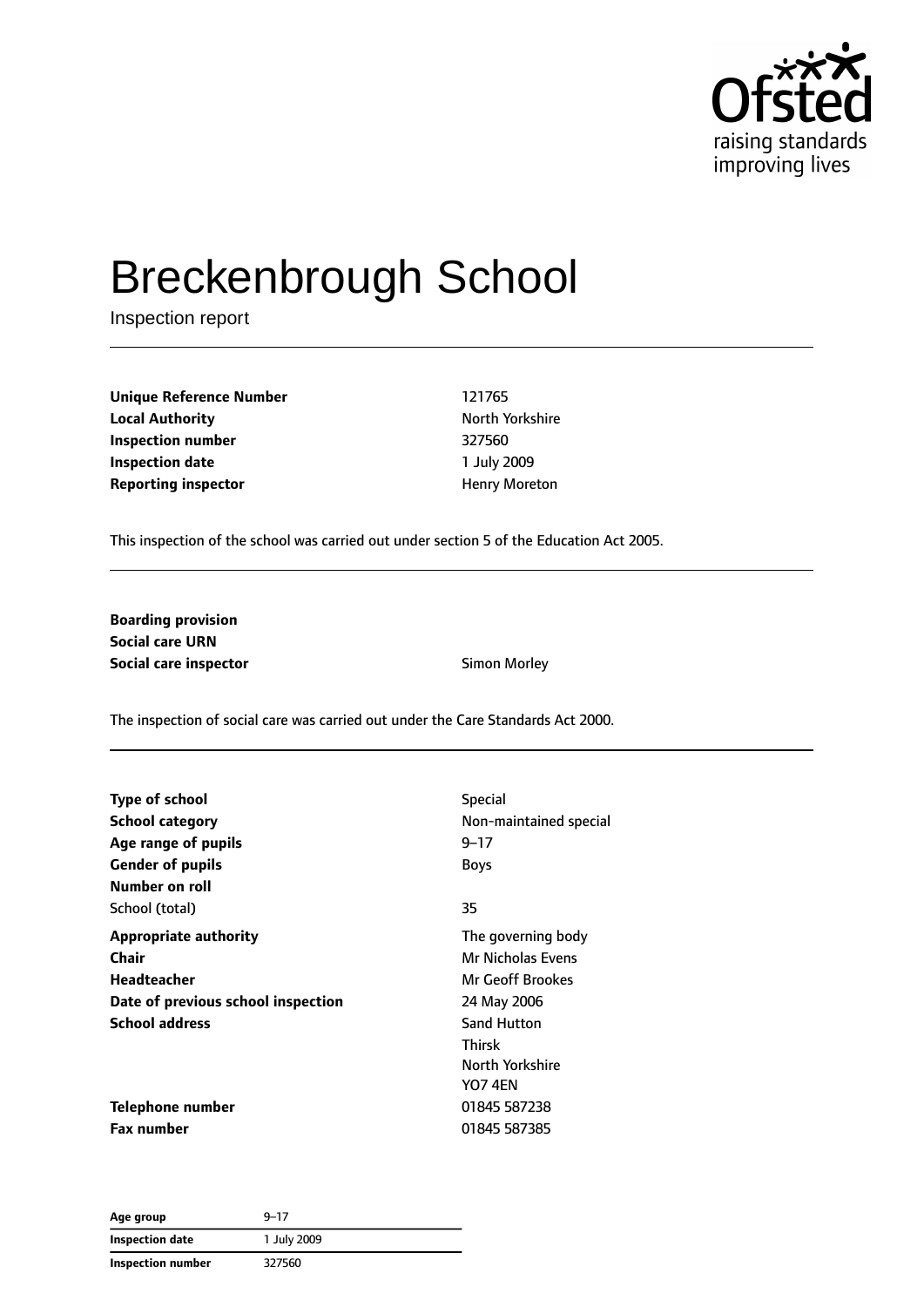.

<sup>©</sup> Crown copyright 2009

Website: www.ofsted.gov.uk

This document may be reproduced in whole or in part for non-commercial educational purposes, provided that the information quoted is reproduced without adaptation and the source and date of publication are stated.

Further copies of this report are obtainable from the school. Under the Education Act 2005, the school must provide a copy of this report free of charge to certain categories of people. A charge not exceeding the full cost of reproduction may be made for any other copies supplied.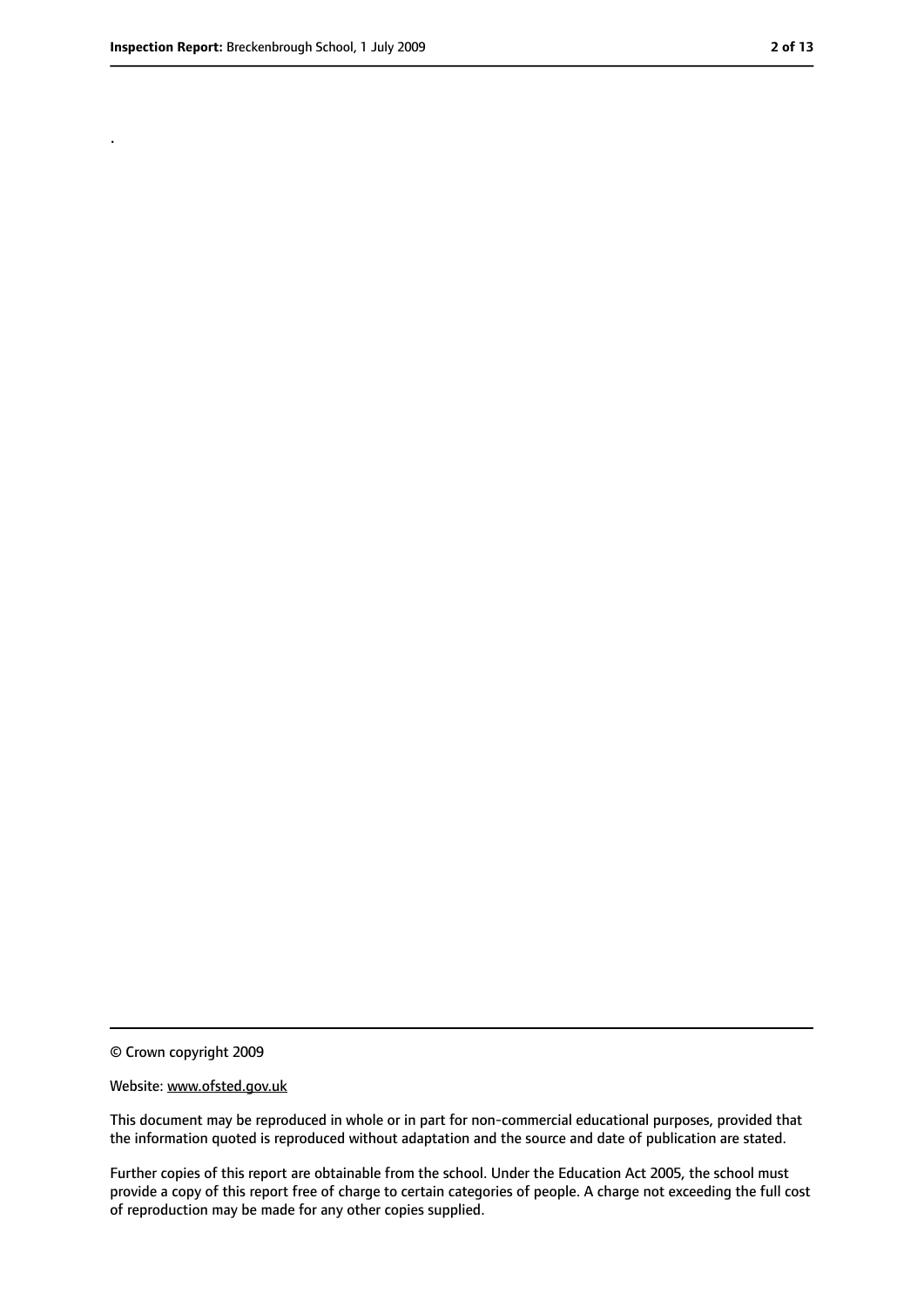# **Introduction**

An additional inspector and one Social Care Inspector carried out the inspection.

## **Description of the school**

Breckenbrough is an independent residential special school run by the Society of Friends. It provides education for boys from more than 20 local authorities. All boys have a statement of special educational needs to meet their learning difficulties. All have social, emotional and behavioural needs. Virtually all boys are of White British heritage. Approximately 50% are weekly boarders, with 25% boarding full time. The remaining boys attend the school in the daytime only. Cohorts are small in number and boys do not always enter the school at the start of an academic year or term. The local authority looks after very few boys. Boys under the age of 11 are educated alongside pupils in Year 7. A new headteacher has been appointed since the last inspection, joining the school in September 2008.

## **Key for inspection grades**

| Grade 1 | Outstanding  |
|---------|--------------|
| Grade 2 | Good         |
| Grade 3 | Satisfactory |
| Grade 4 | Inadequate   |
|         |              |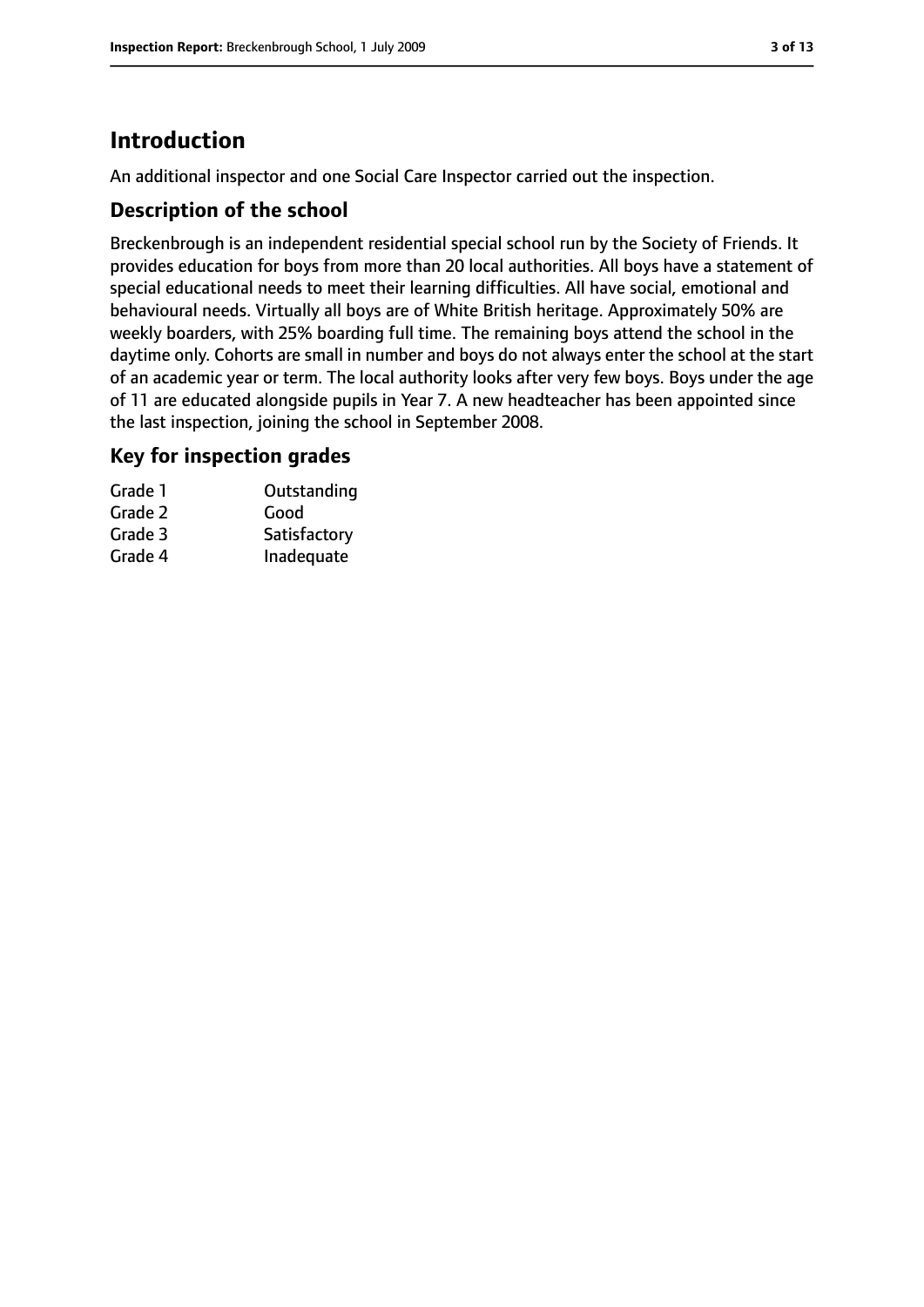# **Overall effectiveness of the school**

#### **Grade: 3**

Breckenbrough is a satisfactory school. It provides satisfactory value for money. Good features are boys' personal development and well-being, how they respond to the care, guidance and support provided to them, and the school's curriculum. Typical comments from parents are that: 'our son is thoroughly enjoying going to school, which is a first', and 'in the short time at the school we are seeing positive changes in our son'. These mirror boys' views and inspection findings.

Boys take time to settle. This is because of the complexity of their needs, their negative experiences of education before arriving at Breckenbrough and because they often join the school after the start of the school year. By the time they reach Years 10 and 11, most boys respond positively to the school's good strategies to support their emotional well-being and promote their care. As a result, most boys develop their self-esteem and the majority achieve the academic standards of which they are capable. Standards are average. This represents satisfactory progress from their starting points which are close to the national average. A minority of boys do better and reach standards in public examinations that exceed their targets.

The quality of teaching and learning is satisfactory because teachers and staff establish good relationships with boys, ensuring clear expectations of behaviour. Learning is effective, for example, when teachers plan lessons with clear objectives that meet boys' individual needs, although on occasions, this does not happen. Where boys are interested and motivated, they respond well. This is particularly the case in art, design technology and physical education where they express their creativity or expend their energy. The school challenges the more able boys to achieve well, especially in mathematics, where learning is accelerated. It does not tailor the curriculum as well for boys who are alienated by writing and reading, although staff are working well to improve this. The school does not provide enough vocational qualifications and experiences.

Boys' personal development is good. The large majority of boys show good awareness of others as shown by the quality of discussions in lessons. Behaviour in class and around the school is satisfactory. For the older boys it is often good because the school develops well their sense of community and loyalty. Mealtimes are civilized occasions where boys and staff come together to enjoy wholesome and plentiful food. Outdoor and adventurous activities are well supported. Boys are taxied to school and this supports good attendance.

Good care, guidance and support ensure that boys are safe and secure in the school. Because of good academic guidance the more able boys enjoy good levels of academic success in public examinations. Boys' confidence improves because of the many opportunities for them to take part in a wide range of sporting and outdoor activities. Most boys respond positively, enjoying the 'options' on Wednesday afternoons that enable them to pursue individual interests such as photography and swimming. During these activities they develop a good sense of living and working together, but opportunities are not taken in the different subjects to develop an awareness of the wider community.

Leadership and management are satisfactory. The headteacher and governors have critically examined all aspects of the school's work, and no stone has been left unturned. Inspection evidence supports their evaluations of the school's strengths and weaknesses. The absence of fully clear lines of responsibility and accountability at all levels of management means that senior managers are overstretched at times. Governorship is improved since the last inspection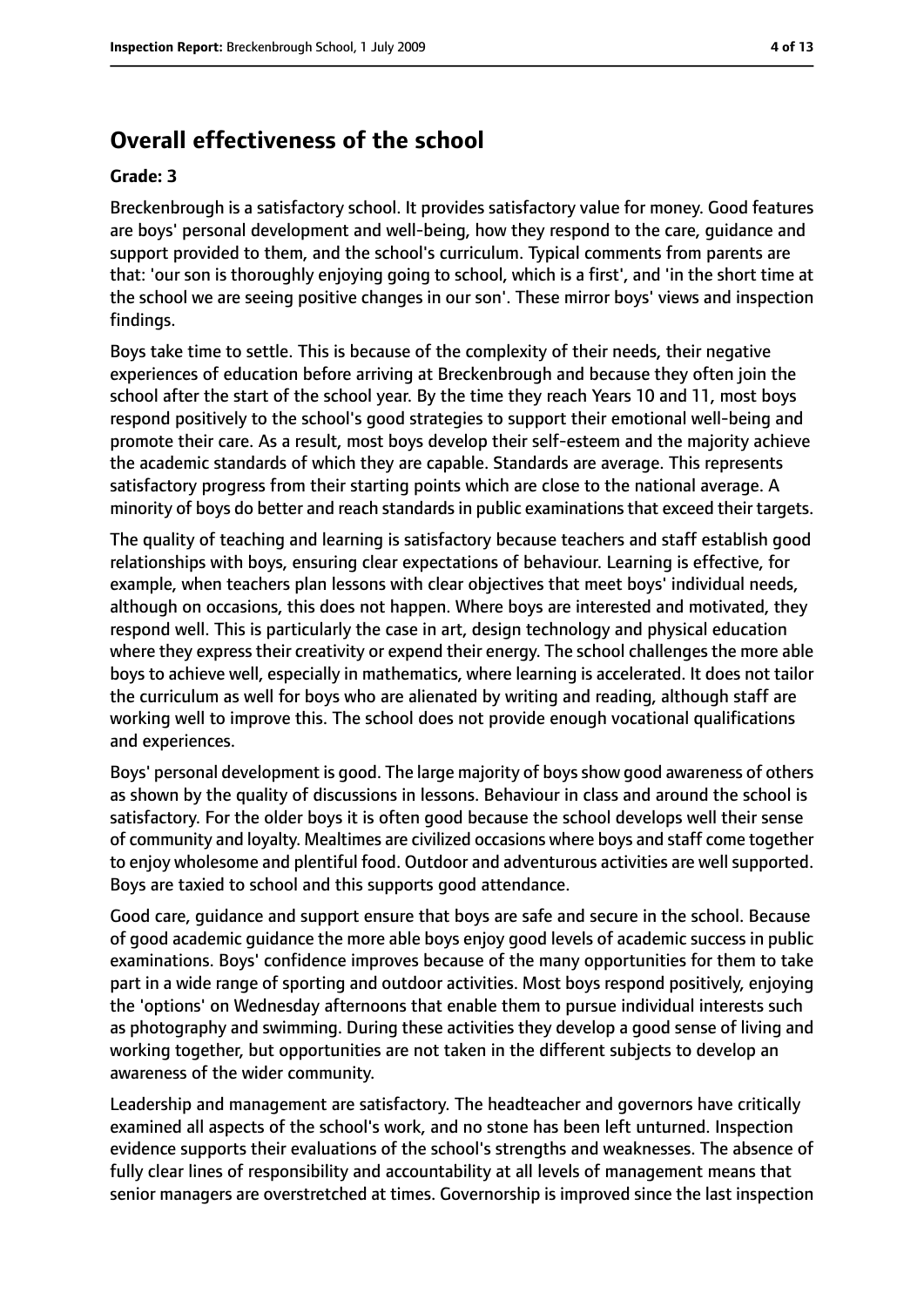and is no longer inadequate. Most areas for improvement identified at the last school inspection are implemented fully and plans are well under way to complete the rest. All statutory requirements are now met. The school has satisfactory capacity to improve.

# **Effectiveness of boarding provision**

#### **Grade: 3**

Overall, the quality of the boarding provision is judged to be satisfactory. All the national minimum standards are met so no recommendations are made to improve the quality of boarding. Although there are a number of good and outstanding elements in the boarding provision, the management arrangements are satisfactory which limits the overall judgements to satisfactory.

Boys' admissions to the school are organised and sensitive to boys' needs. There are good opportunities for boys and their families to visit, and for boys to stay overnight and try the school out before starting there. Information obtained about boys' care needs and care planning arrangements that details the care, support, and monitoring boarders will require are satisfactory. Boarders are happy with the support they receive from staff and staff appear knowledgeable about boarders' needs, and how to support them. Of the parents who commented, there were strong views that boarders are safe, well cared for and make good progress.

Good individual support and health care for boarders are enhanced by the important work of the school counsellor. Supporting boarders with their emotional and mental health needs is seen as a crucial part of their development, and in helping them manage their own behaviour. The integration of the school counsellor's work with the child-centred, non-confrontational approach of the school provides an effective nurturing environment for pupils to develop, mature and thrive. There is good practice in extending this support to home visits and working with parents as well, to further help boys with their emotional and behavioural difficulties.

Healthy lifestyles are promoted. There is an excellent range of activities that help to keep boarders fit and active. Meals provide a wide range of choice with healthy options and there is good discreet monitoring of boarder's diets. The management of medication has improved since the last inspection; policies and procedures have been reviewed and updated making the arrangements for boarders to have their medication much safer. Boarders feel cared for and are happy with the arrangements for when they are feeling unwell. Health plans identifying boys' health needs are satisfactory and staff will liaise with parents about supporting boys with medical appointments.

There are effective health and safety procedures to help keep boys safe in the school. Child protection, privacy, behaviour management, anti-bullying, and health and safety are well defined in policies and procedures. The practice of staff is good, accountable and safe. As one parent put it, 'our son needs to feel safe and be able to trust the adults at the school, this is a huge challenge for the school, and our son scores them nine out of ten which shows that they have achieved this'.

All staff have been trained in child protection and they know who to report concerns to about boys' welfare. Child protection issues are taken very seriously and there are good robust arrangements to ensure the safety of boys. Recruitment processes have improved since the last inspection and now meet the requirements of the relevant national minimum standards, which helps protect the safety of all boys at the school.

Pupil's behaviour is generally good in the boarding setting and there are clear expectations about this. There are strong relationships between staff and pupils founded in a sensitive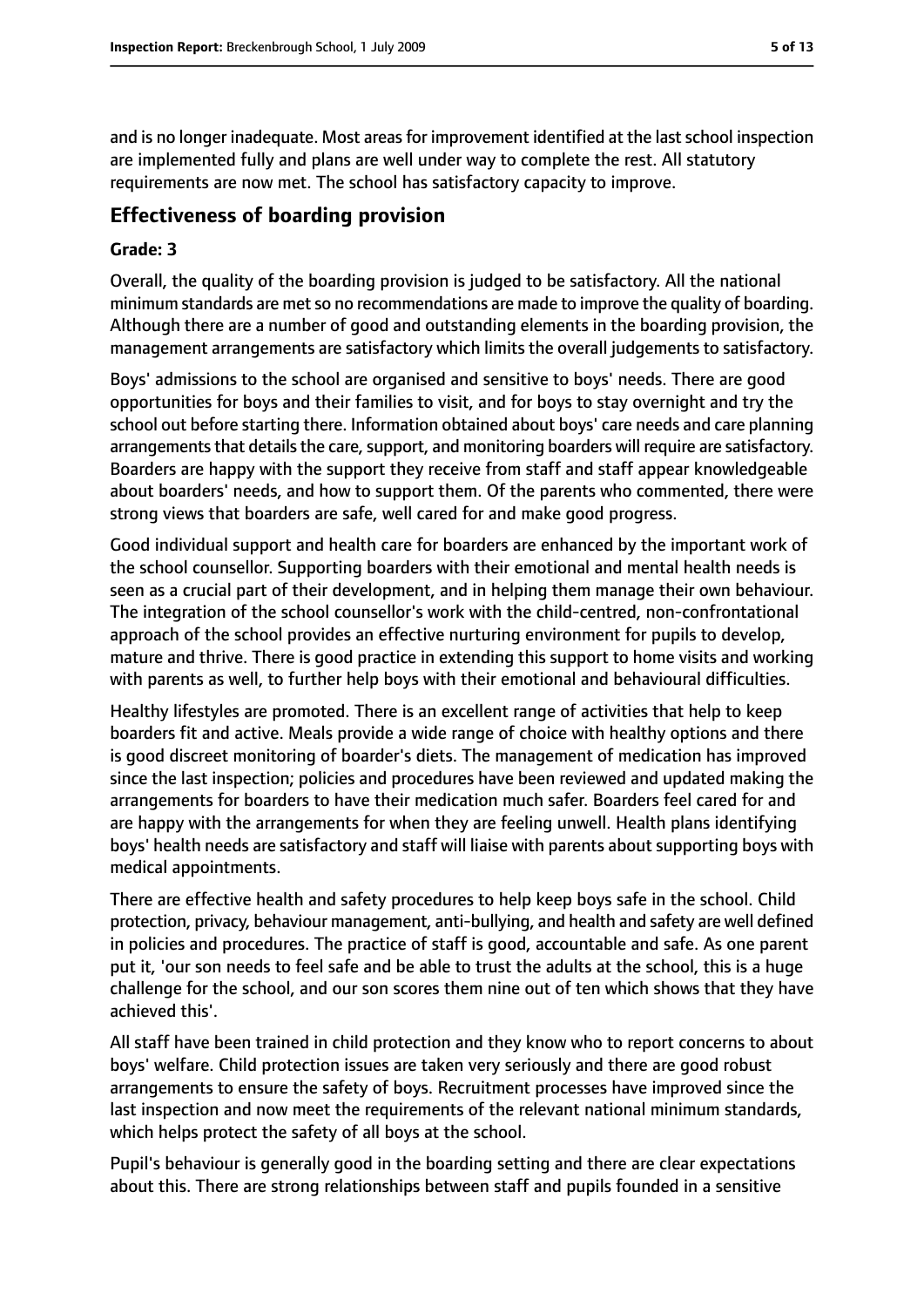protect the safety of boys and staff.

approach to behaviour management. This gives boys time and space to talk through conflict, and to develop effective strategies to manage, and to be responsible for their own behaviour. Thisisrated highly by boarders who appreciate having opportunitiesfor time out and not being put under pressure that they find hard to cope with. There is some use of sanctions or 'consequences' for poor behaviour. Typically, this could be the loss of an activity or trip out from school. The effectiveness of these is now better monitored in terms of how well they influence boys' behaviour. There is good practice with regard to physical intervention by staff as a response to challenging behaviour. This is used as little as possible and as a last resort, to

Boys and their parents know how to complain and feel the school is good at listening to their concerns. Boarders are happy with the way staff listen to them and like the school council that meets regularly with the headteacher. Boys on the council are empowered to raise issues about the running of the school and are involved in decision making about what action to take. This gives boys a good say in what happens in their school and also helps develop their skills.

Boarders have opportunities to make a positive contribution to their lives and how the school is run through daily interaction, annual reviews and the school council. There are private telephones for boarders to keep in touch with family and friends. Parents are welcome to visit, are kept well informed about their boys' progress and get good support from the school to have an effective role in their boys' learning and development.

Staff effectively help boarders to increase their self-esteem, confidence and respect for others. Boys receive excellent all-round support to help them enjoy their time at school and make sound progress academically. As well as the boys, parents, governors and staff also have very positive views of the school. This is reflected in typical comments such as, 'the school has flexibility to meet our sons needs in a creative way, restoring the essential foundations of health, safety and enjoyment, they have shown exceptional commitment and expertise', and 'our son makes exceptional progress with social skills, behaviour and education'. This is helped by the integration of boarding and teaching staff and strong commitment to the school's values and approach to care. Staff are caring and sensitive, and support boys well with a range of individual, emotional and behavioural needs. Boys enjoy and benefit from an exceptional range of various activities and outdoor pursuits from motor cross to fantasy war games.

The school brochure clearly defines its aims, objectives, expectations and provision, which is fulfilled in practice. Good staffing levels and low staff turnover help to give boys continuity of care from people who know them well. Staff are supported and adequately supervised to help assist in the meeting of boys' needs. Staff have a wide range of experience and are encouraged to achieve the desired qualification in caring for boys and young people. The quality of internal monitoring is satisfactory as are the arrangements for developing staff and the delegation of tasks and responsibilities to ensure a competent staff team.

Promotion of equality and diversity is satisfactory. Boarders benefit from good individual care that has an inclusive approach, but care planning does not identify boarder's diverse needs, and demonstrate how these are being met.

The headteacher and governors are committed to continuous improvement and bringing best practice into the school. The recommendations for the last inspection have been acted on and there are further developments planned. Overall, the management of the school avoids institutional practice and upholds the school's values. This helps ensure a strong child-centred approach, so that boys at the school are able to succeed and develop their potential.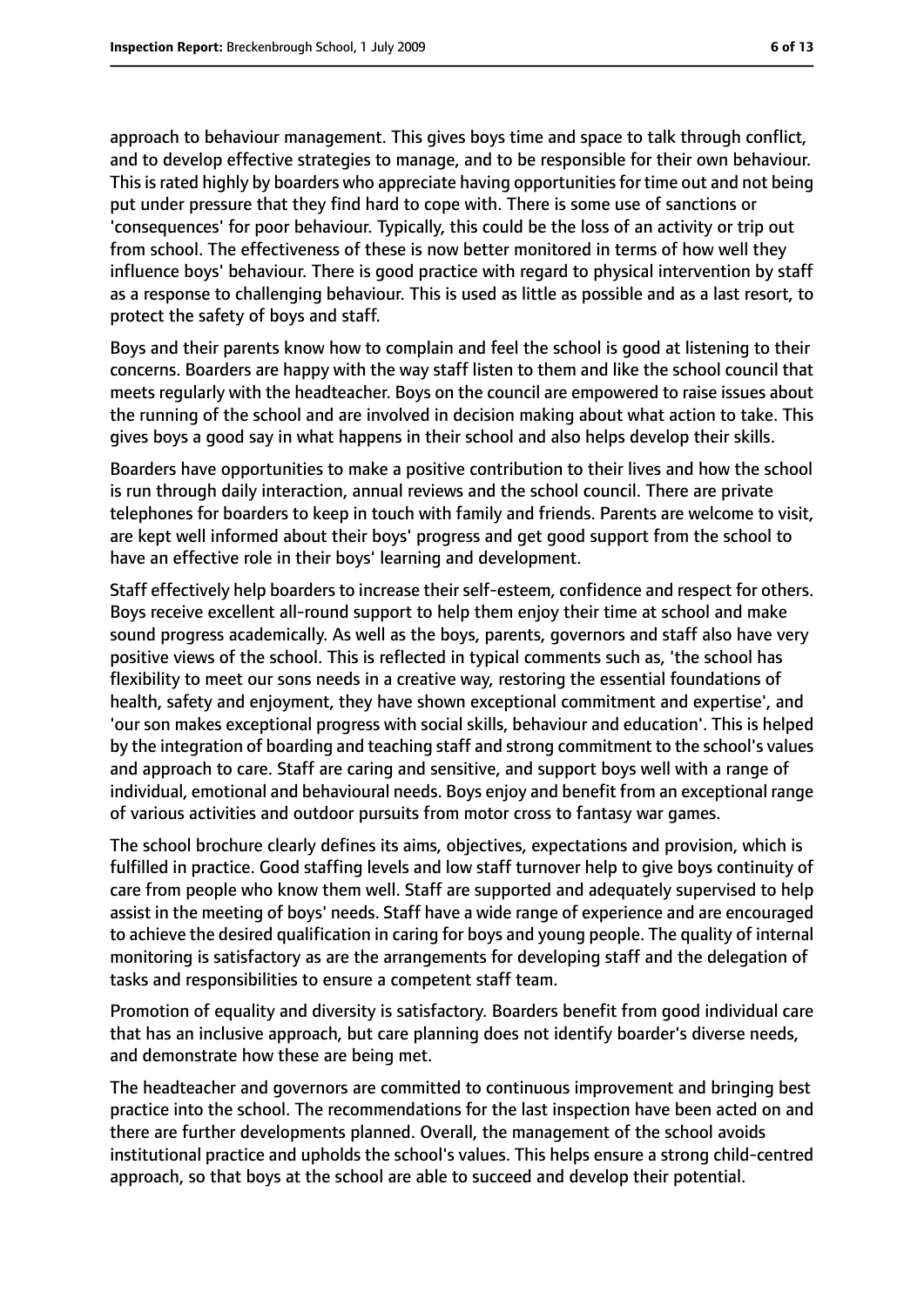# **What the school should do to improve further**

- Ensure clear lines of responsibility and accountability at all levels of management so that senior leaders have time to develop the school strategically.
- Provide more work related experiences and qualifications.
- Ensure boys have better awareness of the wider community.

A small proportion of the schools whose overall effectiveness is judged satisfactory but which have areas of underperformance will receive a monitoring visit by an Ofsted inspector before their next section 5 inspection.

#### **National Minimum Standards (NMS) to be met to improve social care**

All the outcomes for boys and young people are met. There are no recommendations.

# **Achievement and standards**

#### **Grade: 3**

The achievement of boys is satisfactory. They make satisfactory progress. A minority of older boys achieve well because of a good curriculum in mathematics, science, art and design technology. Their progress in English is satisfactory, where there is a legacy of antipathy to writing and reading. Teachers are working hard and successfully at tackling this by providing a more effective curriculum and teaching for the younger boys. The more able boys make good progress in mathematics and achieve well. Most boys gain GCSE passes in a range of subjects, with a minority gaining pass grades in mathematics, English and science. The more able boys attain higher grades in mathematics. There are too few opportunities to gain other types of accreditation, including vocational qualifications, and work related experiences.

# **Personal development and well-being**

#### **Grade: 2**

Personal development makes a good contribution to learning. Spiritual, moral, social and cultural development is satisfactory. Boys show sound awareness of the diversities within society but there are too few opportunities to explore other cultures and their role in the wider community. Most boys respond positively to the school's planned opportunities to reflect on their attitude and behaviour. Most boys enjoy coming to Breckenbrough, as reflected by their attendance. Over time, boys develop confidence and self-esteem well. This means that by the time they leave most are independent and go on to further training or study. The more able boys have high aspirations, something they did not have previously. A typical parental comment is that: 'I now feel he has a future'. This echoes the boys' views. They show pride in the school and an appreciation of the difference it makes to their lives.

# **Quality of provision**

## **Teaching and learning**

#### **Grade: 3**

There is a strong emphasis on teaching basic skills. This is most successful in mathematics, speaking, listening and computing, and less so in writing and reading, although teachers are improving provision for these. Where teachers plan lessons to meet individual needs, most boys respond well. Where they do not, the pace of learning slows. Routinesto address poor behaviour when it does occur are robust but learning is still disrupted. Arrangements for assessing the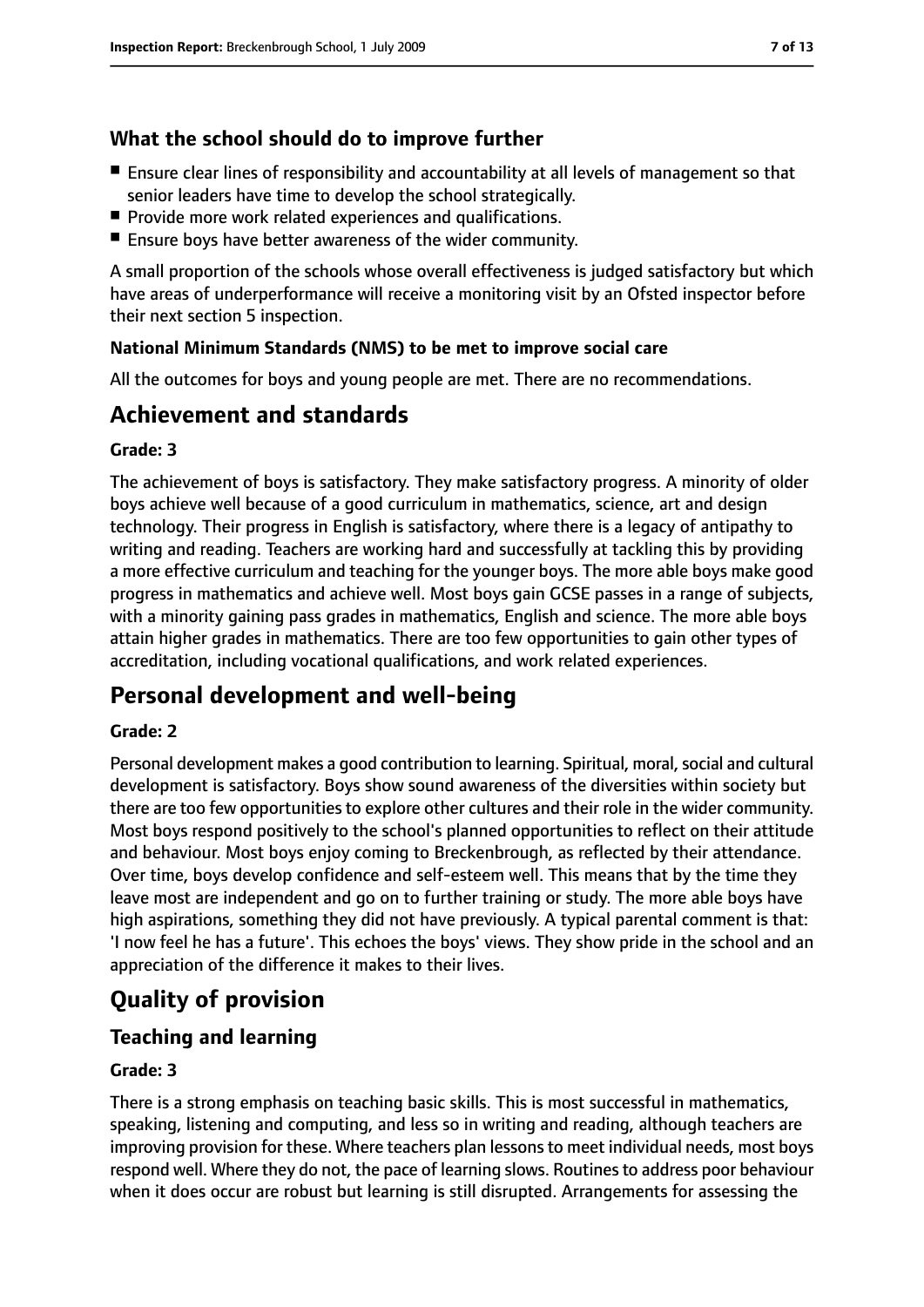progress of boys over time are satisfactory. Because teachers know boys well they challenge them in areas where they might succeed. This is evidenced in mathematics where the more able boys take the GCSE examination early. The expertise of teachers is well used to motivate boys, as in art and outdoor and adventurous activities, but the well-qualified and skilled teaching assistants are not always deployed effectively to use their full potential.

#### **Curriculum and other activities**

#### **Grade: 2**

The curriculum is well balanced. The large majority of boys enjoy the wide range of learning activities, both in school and off site. Following the daily assembly, mornings are usually given over to lessons in English and mathematics reflecting the high profile these subjects have. Boys are mostly taught in ability groups so that teachers are usually able to plan well for their individual learning needs. The gaps in provision in religious education and personal, social and health education that were identified at the last inspection have been successfully addressed. Work is ongoing to change the way literacy is taught so that boys are more motivated, with a greater focus on learning the language aspects of English. While there is satisfactory provision for careers education and guidance, and some developing links with local further education colleges, there are not enough opportunities for boys to develop their work related and enterprise skills, or to follow vocational and other qualifications. Enrichment through the weekly 'option' and evening activities is good.

#### **Care, guidance and support**

#### **Grade: 2**

School staff are committed to ensuring boys have good care and support. Procedures for safeguarding met current government requirements at the time of the inspection. The environment for learning is safe. Effective use is beginning to be made by mentors of the new pupil development plans, and in subjects such as art, good use is made of subject education plans. Boys respond well to the award of 'achievement points', which are used to celebrate their successes. Academic guidance is good with teachers quick to spot potential and address the need. This includes the most able mathematicians who take their examinations early. Boys are encouraged to further their education once they leave the school by attending further education colleges and the good work by the aftercare officer helps pupils make the transition after leaving school. Parents are supportive of the school. Another typical comment is: 'we are amazed at how quickly he has settled'. The boys, too, say that they are well looked after. Inspection evidence supports these views, both in school and in the boarding setting.

# **Leadership and management**

#### **Grade: 3**

The leadership of the school has high expectations for improvement. Over the past few months the governors have supported and accepted the headteacher's appraisal of the school's performance and the identification of the steps necessary to move it on to the next stage of its development. As a result, plans are set in train to improve many aspects of the school's work. The findings of the evaluation are accurate, with inspection evidence matching the school's findings. The school runs smoothly but senior managers spend too much time dealing with day-to-day issues because there are no clear structures that set out lines of responsibility, allied to accountability, at all levels of management. As a result, strategic development is slower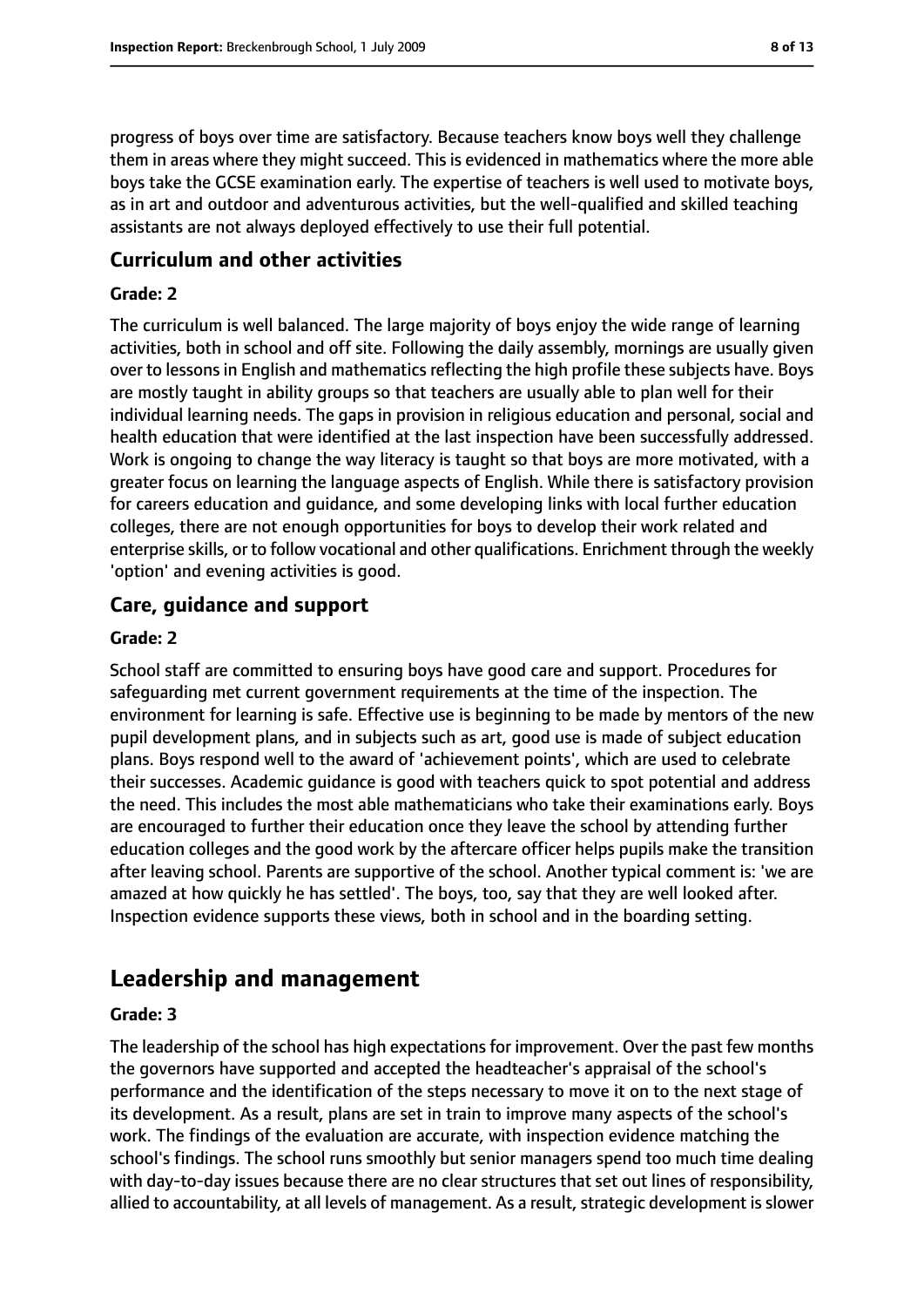than it might otherwise be and staff potential is not fully exploited. The school works well with its parents. It has the support of many outside agencies such as the connexions service, and of key professionals such as counsellors and psychologists. This promotes community cohesion but there are not enough external links to enable boys to gain a better awareness of the wider community, or the world of work. The school has a strong commitment to ensuring equality of opportunity for all boys and their families.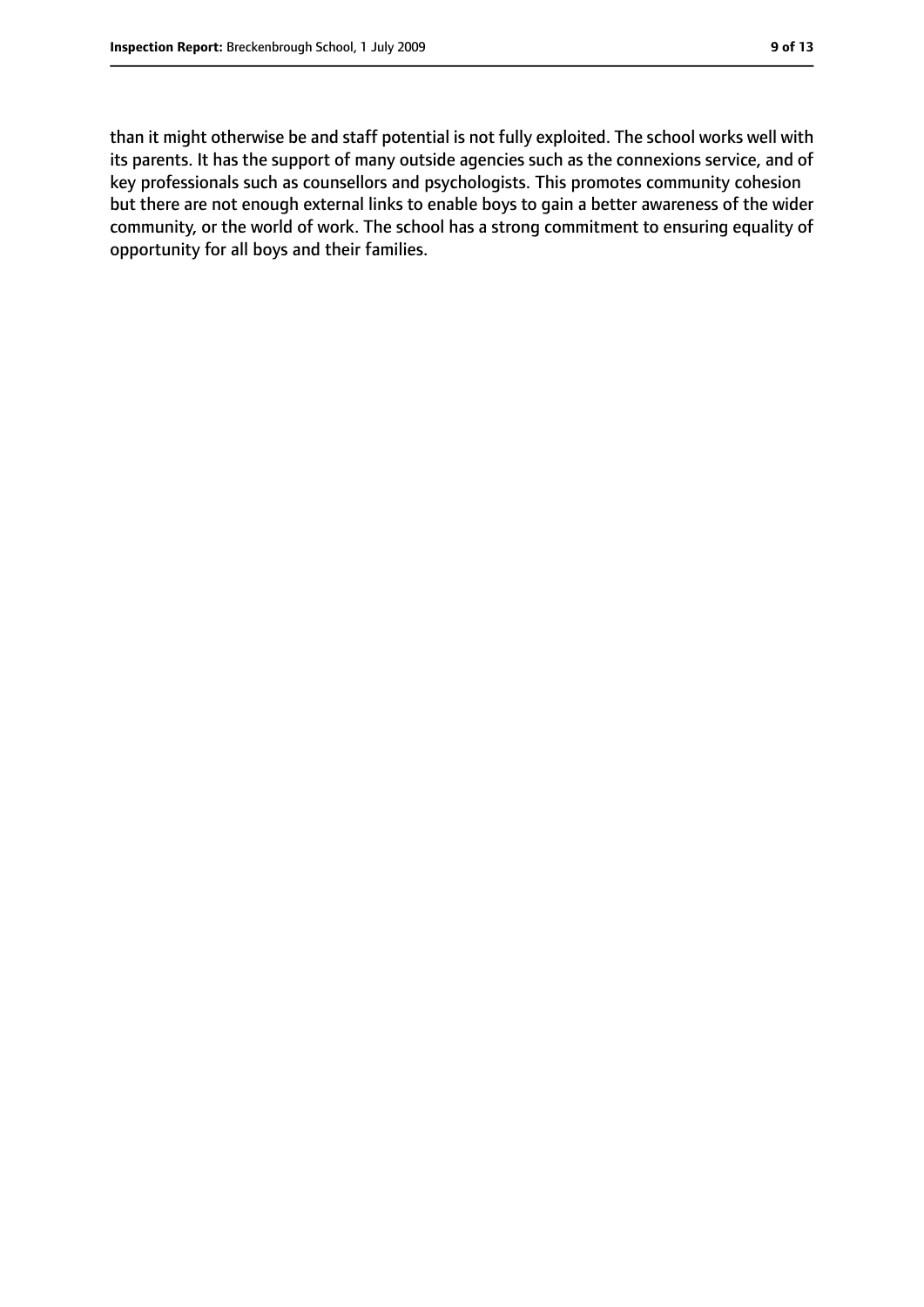**Any complaints about the inspection or the report should be made following the procedures set out in the guidance 'Complaints about school inspection', which is available from Ofsted's website: www.ofsted.gov.uk.**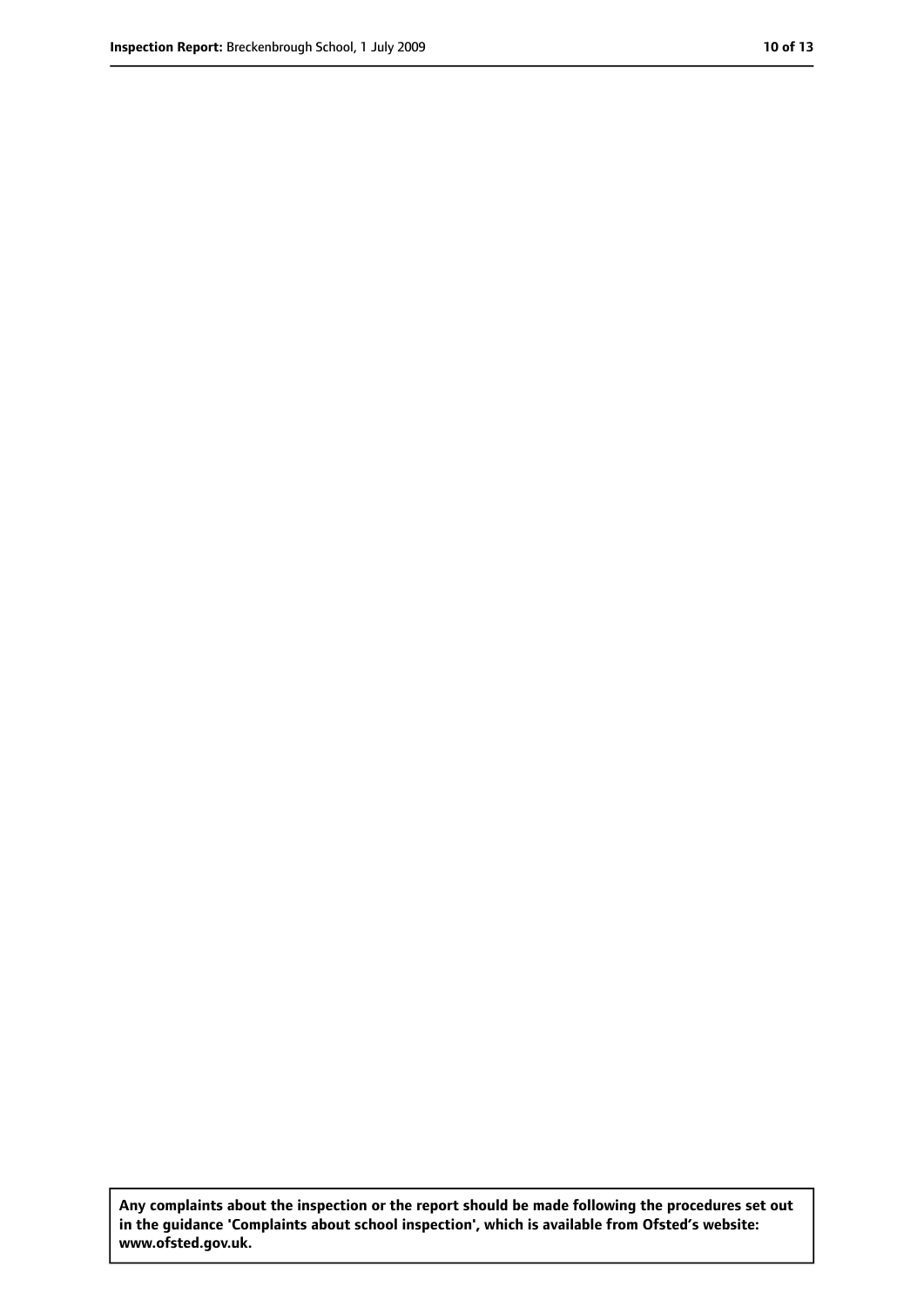#### **Annex A**

# **Inspection judgements**

| $^{\backprime}$ Key to judgements: grade 1 is outstanding, grade 2 good, grade 3 satisfactory, and | School  |
|----------------------------------------------------------------------------------------------------|---------|
| arade 4 inadequate                                                                                 | Overall |

## **Overall effectiveness**

| How effective, efficient and inclusive is the provision of<br>education, integrated care and any extended services in meeting the<br>needs of learners? |     |
|---------------------------------------------------------------------------------------------------------------------------------------------------------|-----|
| Effective steps have been taken to promote improvement since the last<br>inspection                                                                     | Yes |
| How well does the school work in partnership with others to promote learners'<br>well being?                                                            |     |
| The effectiveness of boarding provision                                                                                                                 |     |
| The capacity to make any necessary improvements                                                                                                         |     |

## **Achievement and standards**

| How well do learners achieve?                                                                               |  |
|-------------------------------------------------------------------------------------------------------------|--|
| The standards <sup>1</sup> reached by learners                                                              |  |
| How well learners make progress, taking account of any significant variations<br>between groups of learners |  |
| How well learners with learning difficulties and/or disabilities make progress                              |  |

<sup>&</sup>lt;sup>1</sup>Grade 1 - Exceptionally and consistently high; Grade 2 - Generally above average with none significantly below average; Grade 3 - Broadly average to below average; Grade 4 - Exceptionally low.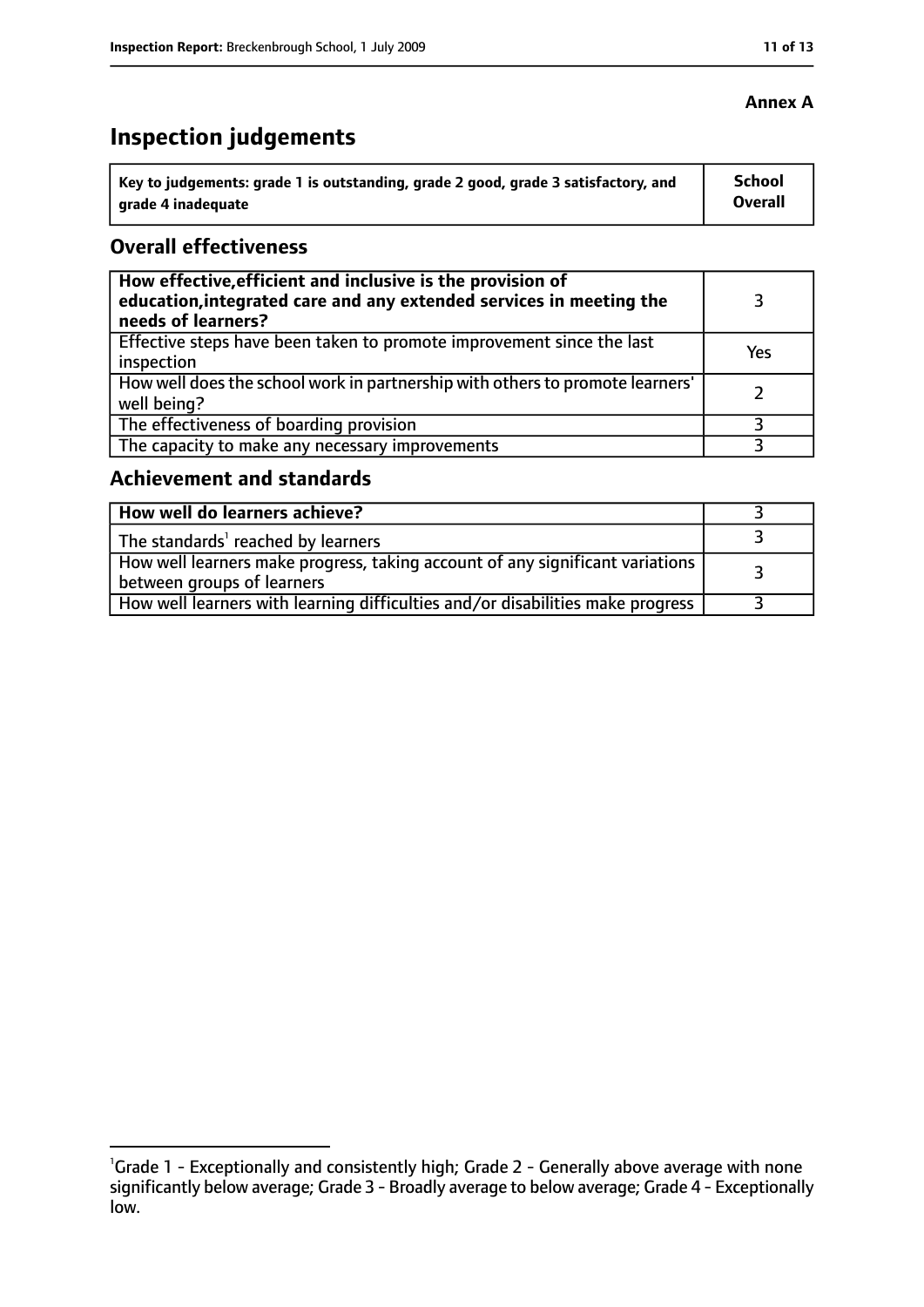# **Personal development and well-being**

| How good are the overall personal development and well-being of the<br>learners?                                 |  |
|------------------------------------------------------------------------------------------------------------------|--|
| The extent of learners' spiritual, moral, social and cultural development                                        |  |
| The extent to which learners adopt healthy lifestyles                                                            |  |
| The extent to which learners adopt safe practices                                                                |  |
| The extent to which learners enjoy their education                                                               |  |
| The attendance of learners                                                                                       |  |
| The behaviour of learners                                                                                        |  |
| The extent to which learners make a positive contribution to the community                                       |  |
| How well learners develop workplace and other skills that will contribute to<br>their future economic well-being |  |

# **The quality of provision**

| How effective are teaching and learning in meeting the full range of<br>learners' needs?              |  |
|-------------------------------------------------------------------------------------------------------|--|
| How well do the curriculum and other activities meet the range of needs and<br>interests of learners? |  |
| How well are learners cared for, quided and supported?                                                |  |

# **Leadership and management**

| How effective are leadership and management in raising achievement<br>and supporting all learners?                                              |     |
|-------------------------------------------------------------------------------------------------------------------------------------------------|-----|
| How effectively leaders and managers at all levels set clear direction leading<br>to improvement and promote high quality of care and education |     |
| How effectively leaders and managers use challenging targets to raise standards                                                                 | 3   |
| The effectiveness of the school's self-evaluation                                                                                               |     |
| How well equality of opportunity is promoted and discrimination eliminated                                                                      |     |
| How well does the school contribute to community cohesion?                                                                                      | 3   |
| How effectively and efficiently resources, including staff, are deployed to<br>achieve value for money                                          |     |
| The extent to which governors and other supervisory boards discharge their<br>responsibilities                                                  |     |
| Do procedures for safequarding learners meet current government<br>requirements?                                                                | Yes |
| Does this school require special measures?                                                                                                      | No  |
| Does this school require a notice to improve?                                                                                                   | No  |